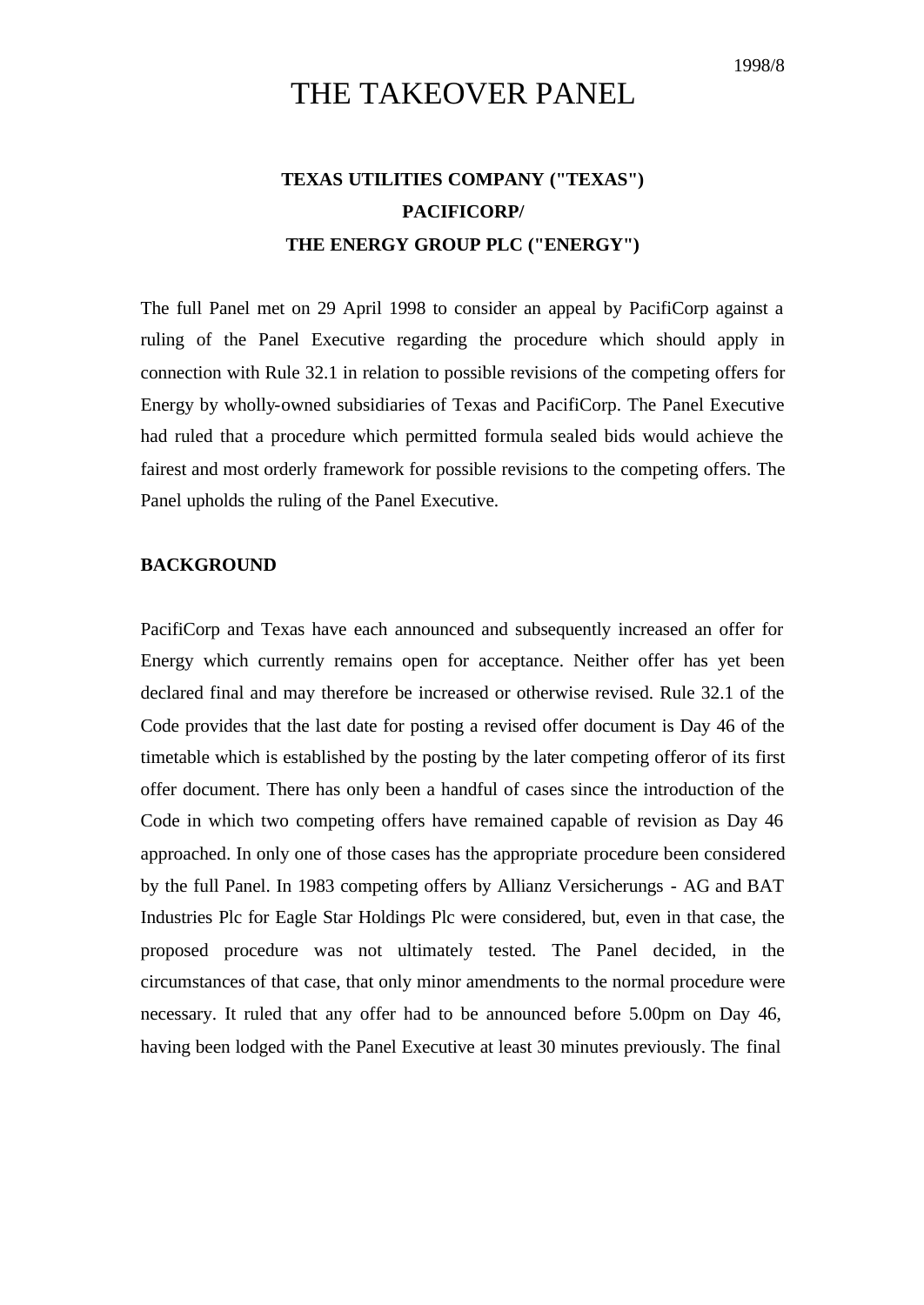date for posting any such increased offer would have been two business days after Day 46.

In the present case the Panel Executive discussed the Eagle Star decision with each of the parties in order to establish whether there were any objections to the same procedure applying in the present case. As a result of these discussions, it became apparent that it would not be possible to reach consensus. In view of the fact that persons might be dealing in the market in the expectation that Day 46 would ordinarily have been Sunday, 26 April, the Panel Executive issued Panel Statement 1998/7 on 23 April extending the offer timetable (including Day 46) to allow time to establish a fair and orderly procedure for possible revisions of the competing offers for Energy.

Following further discussions with the parties, the Panel Executive ultimately ruled in favour of a form of sealed bid procedure under which each offeror would be allowed, if it so wished, to state in its sealed bid that it would offer a certain amount more in cash than the other offeror subject to a specified maximum amount (a "Formula Sealed Bid"). PacifiCorp appealed against the ruling of the Panel Executive, contending that either the procedure strictly envisaged by Rule 32.1 should apply (i.e. that any revised offer must be announced and posted by midnight on Day 46) or any sealed bid procedure should allow the competing offerors to specify only a fixed price.

## **THE PANEL'S DECISION**

The Panel is concerned to ensure, as effectively as it can, that the Code should be operated in such a way as to provide an orderly framework under which takeovers are conducted. Whilst the circumstances of any future case may well be different, in this particular case the Panel considers that no revision to the competing offers for Energy may be announced after 3.30pm on 1 May except by means of the following sealed bid procedure.